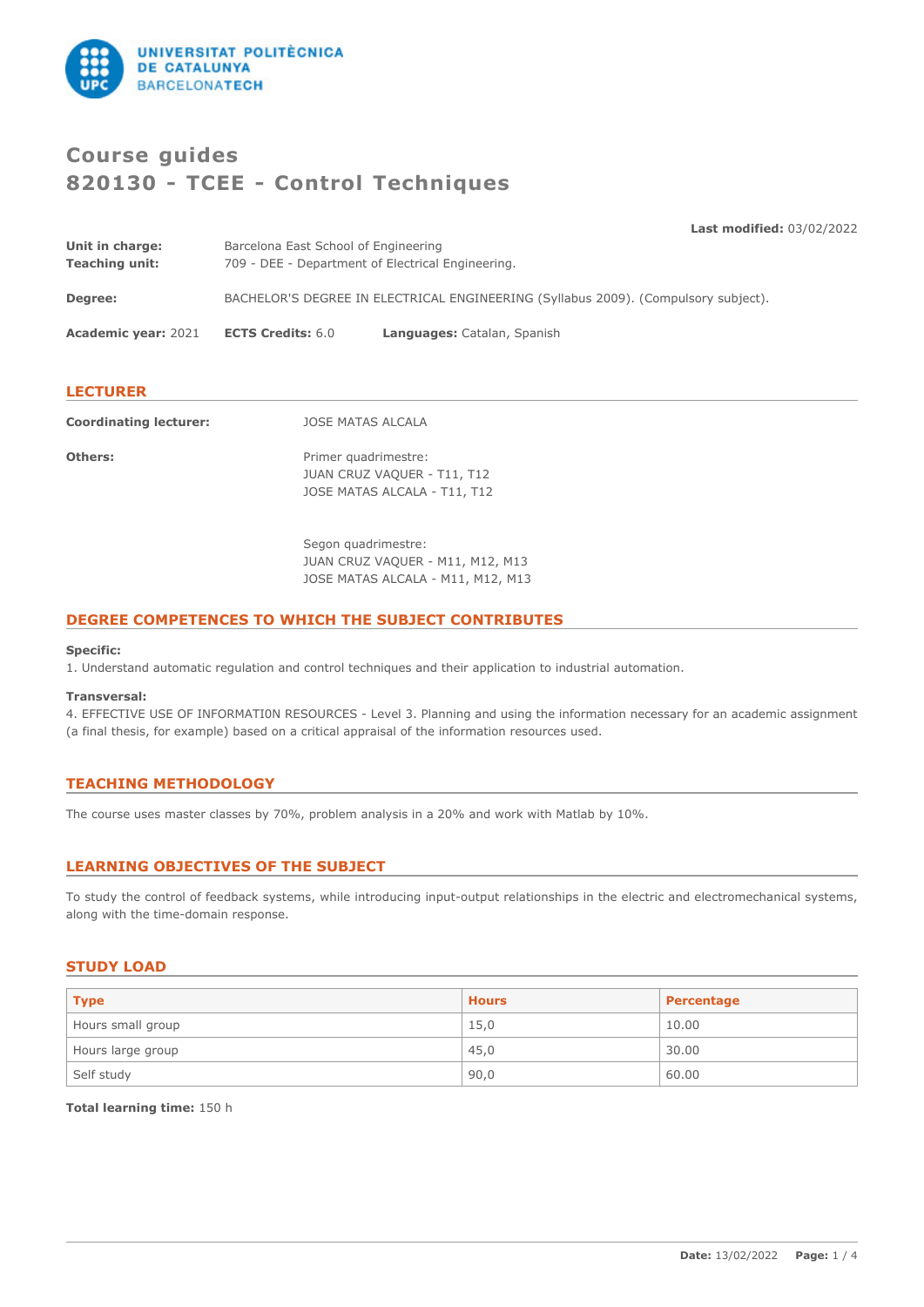

# **CONTENTS**

## **Theme 1. Type of systems and modelling of systems**

## **Description:**

The most common types of physical systems are described and the principles for developing its mathematical modelling are exposed. Also, the equivalence between the different systems is explained.

#### **Specific objectives:**

The identification of physic systems The modelling of systems The understanding of the equivalence between systems.

#### **Full-or-part-time:** 4h 30m

Theory classes: 2h Laboratory classes: 0h 30m Self study : 2h

## **Theme 2. Feedback systems.**

#### **Description:**

The concept of feedback systems is introduced, its representation, dynamical properties, stability and response to perturbations are described.

## **Specific objectives:**

Understanding of the achievements of feedback systems Understanding the main properties of feedback systems

**Full-or-part-time:** 5h 40m Theory classes: 2h Laboratory classes: 1h Self study : 2h 40m

## **Themes 3 to 5. Transient response of 1rst and 2nd order systems. Analysis of steady state errors.**

## **Description:**

The transient response of first and second order systems for different kind of inputs. The steady state response is also analyzed.

#### **Specific objectives:**

Understand to which parameters depend the transient response of first and second order systems. Understand le sources of error at steady state and the ways to improve it.

**Full-or-part-time:** 36h Theory classes: 12h Practical classes: 4h Self study : 20h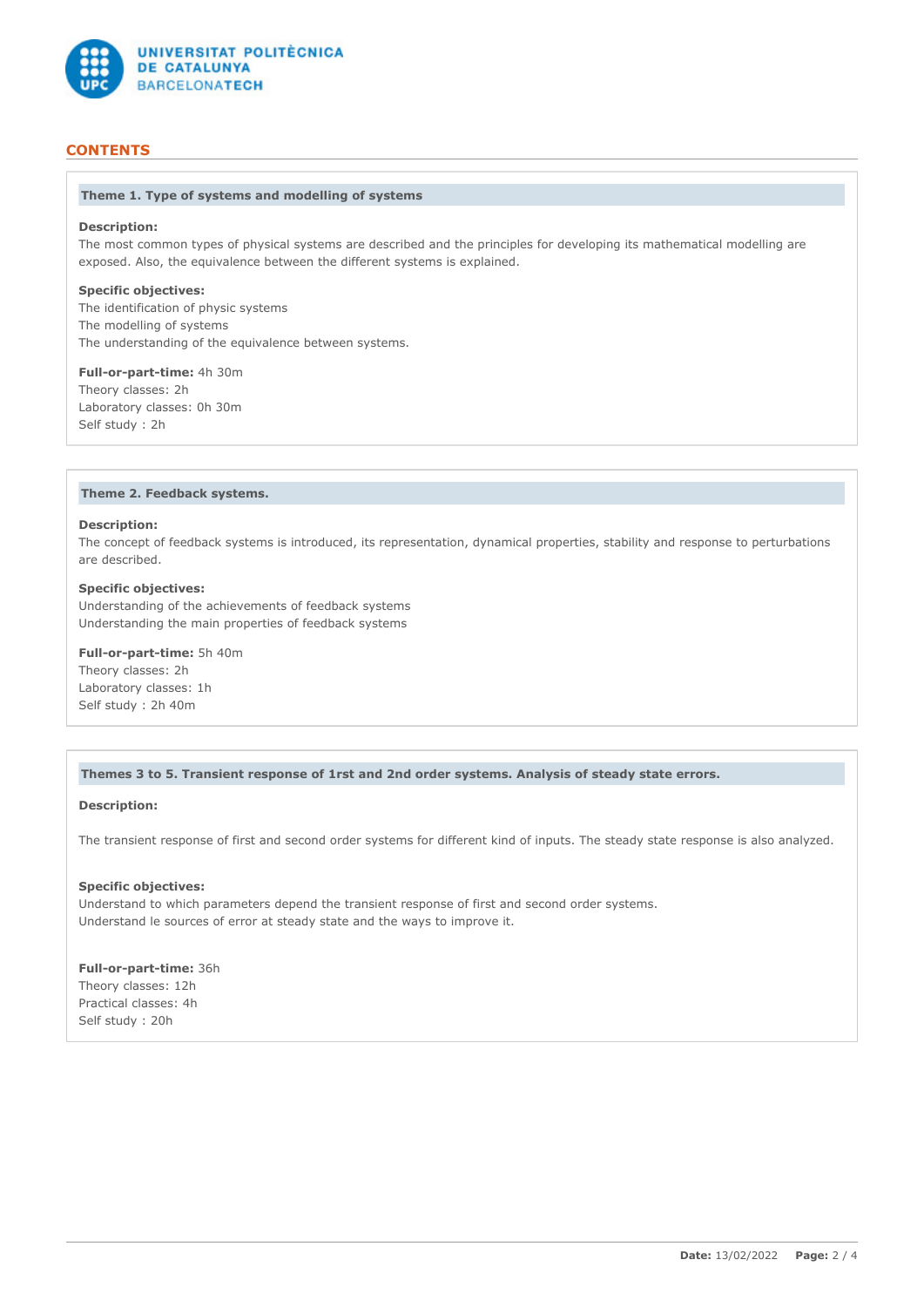

#### **Themes 6 and 7. Root locus. Design of controllers in the LGR domain**

## **Description:**

The analysis of the evolution of the roots of a system due to feedback is carried out using the root locus method. Controllers as P, PD, PI, PID, lag and lead are designed using the root locus.

## **Specific objectives:**

Calculate the root locus. Design feedback controllers using the root locus.

## **Full-or-part-time:** 28h 32m Theory classes: 3h 12m Practical classes: 2h Self study : 23h 20m

#### **Themes 8 and 9. Bode and Nyquist diagrams**

**Description:** Calculate de Bode diagram and understand the stability criteria using the Nyquist diagram.

**Specific objectives:** Calculate de Bode diagram. Understand the stability criteria in the frequency domain.

**Full-or-part-time:** 17h Theory classes: 6h Laboratory classes: 1h Self study : 10h

## **Theme 10. Design in the frequency domain of compensators**

The controllers P, PI, lead and lag are designed in the frequency domain **Specific objectives:** The design of feedback controllers in the frequency domain

**Full-or-part-time:** 34h Theory classes: 12h Laboratory classes: 2h Self study : 20h

**Description:**

## **GRADING SYSTEM**

The evaluation will be conducted through the assessment by the teacher, with the following weights assigned to evaluated activities: First partial exam: 28%, Second partial exam: 32%, Third partial exam: 23%, Laboratory practice: 17%. This subject will not have a re-evaluation exam.

## **EXAMINATION RULES.**

The attendance to the laboratory sessions is mandatory.